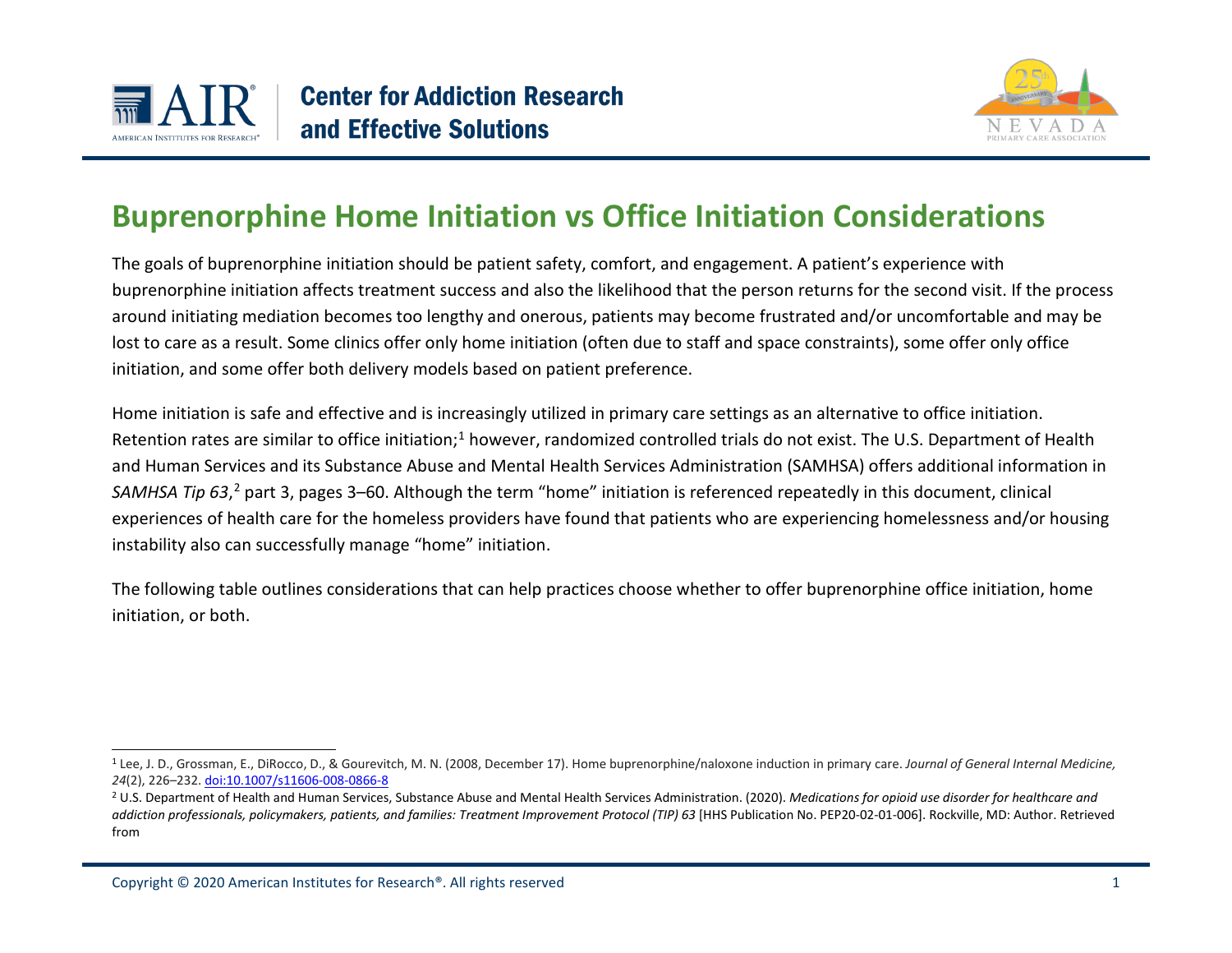| <b>Consideration</b>               | <b>Questions</b>                                                                                                                                                                                                                                            | <b>Notes</b>                                                                                                                                                                                                                                                                                                                                                                             |
|------------------------------------|-------------------------------------------------------------------------------------------------------------------------------------------------------------------------------------------------------------------------------------------------------------|------------------------------------------------------------------------------------------------------------------------------------------------------------------------------------------------------------------------------------------------------------------------------------------------------------------------------------------------------------------------------------------|
| Physical Space in<br><b>Office</b> | Office initiation can take several hours<br>from the point of first contact until the<br>time the patient leaves. Do you have a<br>space where the patient can wait<br>comfortably during this time?                                                        | If you do not have physical space in the office, home initiation can be a safe,<br>effective alternative.                                                                                                                                                                                                                                                                                |
|                                    | For office initiation, is there convenient<br>office bathroom access in case the patient<br>has nausea, emesis, or diarrhea?                                                                                                                                | If you are offering office initiation, ensure adequate bathroom access and try to<br>utilize patient rooms near the bathroom.                                                                                                                                                                                                                                                            |
| <b>Staffing</b>                    | For office initiation, a Clinical Opiate<br>Withdrawal Scale (COWS) score is typically<br>assessed when the patient arrives, then<br>again 30 minutes after medication<br>administration. Does your office have<br>staffing for these frequent assessments? | Workflows should clearly document who is responsible for assessing COWS scores,<br>documenting them, and documenting medication administration and dosage.<br>Scheduling of patients should take into consideration the staffing needs for in-<br>person initiation.                                                                                                                     |
|                                    | For home initiation, patients are typically<br>given instructions to follow and advised to<br>contact staff by phone if needed. Do you<br>have staff who can answer telephone calls<br>in real time and document phone contact?                             | Consider having a direct line to a Medication-Assisted Treatment (MAT) staff<br>member who is able to answer calls and check voicemail regularly to answer any<br>questions or concerns that come up during medication initiation. This individual<br>does not have to have clinical training but does need to be able to contact a<br>clinician easily in case medical questions arise. |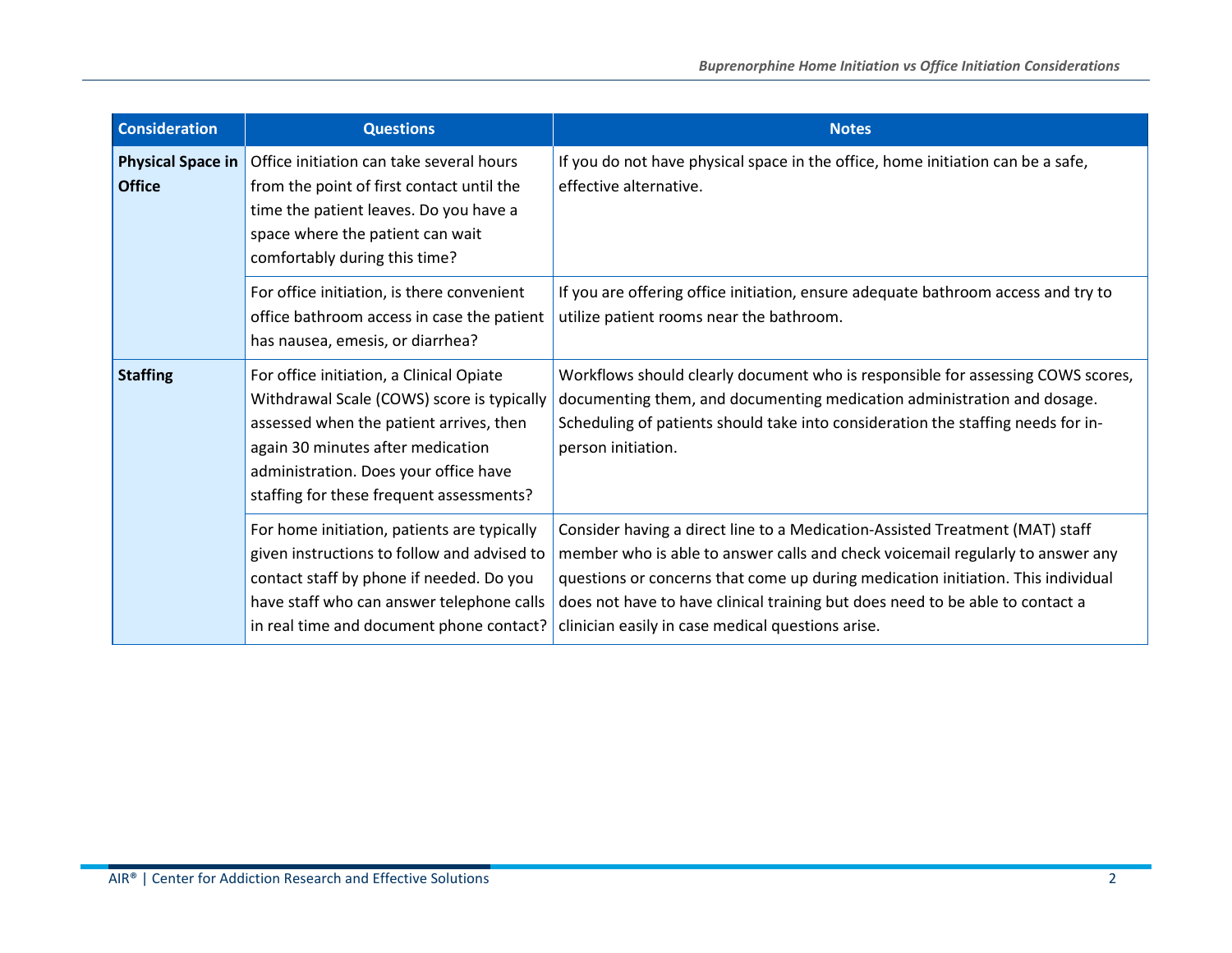<span id="page-2-0"></span>

| <b>Consideration</b>                | <b>Questions</b>                                                                                                                                                                                   | <b>Notes</b>                                                                                                                                                                                                                                                                                                                                                                                                                |
|-------------------------------------|----------------------------------------------------------------------------------------------------------------------------------------------------------------------------------------------------|-----------------------------------------------------------------------------------------------------------------------------------------------------------------------------------------------------------------------------------------------------------------------------------------------------------------------------------------------------------------------------------------------------------------------------|
| <b>Medication</b><br>Access/Storage | For office initiation, will you keep<br>buprenorphine on-site?                                                                                                                                     | If keeping buprenorphine/naloxone on-site, note that there are Drug Enforcement<br>Administration (DEA) requirements <sup>3</sup> for keeping controlled substances on-site, and<br>you must be registered with the DEA in order to stock controlled medications.                                                                                                                                                           |
|                                     | For office initiation and utilizing a<br>pharmacy for medication access, how long<br>will it take for the prescription to be filled<br>and for the patient to pick up medication<br>and come back? | If the process takes too long, patients and staff can become frustrated. Patients<br>coming in for office initiation are already experiencing withdrawal symptoms, so<br>they will be uncomfortable when they come in. Consider establishing relationships<br>with specific pharmacies if choosing to do in-person initiation, and ensure that the<br>medication filling and retrieval process is as efficient as possible. |
|                                     | If you are offering office initiation and<br>utilizing a pharmacy, are pharmacy hours<br>the same as your clinic hours?                                                                            | Ensure that the pharmacy is accessible at the time of the appointment for<br>medication initiation and that the pharmacy stocks the formulations you are<br>prescribing.                                                                                                                                                                                                                                                    |
|                                     | If you are offering office initiation and<br>utilizing a pharmacy, how will uninsured<br>patients access medication?                                                                               | Pharmacies typically charge a filling fee for every prescription picked up. This<br>practice could have financial implications.                                                                                                                                                                                                                                                                                             |
|                                     | Are there any insurance-imposed limits on<br>the number of fills a patient can get in a<br>day/week/month that might limit the<br>patient's ability to get multiple<br>prescriptions in one week?  | If the insurer has limitations on the number of fills per day or week, home initiation<br>may be an appropriate consideration. Voucher systems also can be created (in<br>which a patient picks up partial fills based on provider-pharmacist communication);<br>however, this can take more staff time and may require a very engaged pharmacy<br>partner to be successful.                                                |
| <b>Timing</b>                       | If offering office initiation, what time of<br>day will appointments be scheduled?                                                                                                                 | The patient should come earlier in the day to ensure that initiation can be<br>completed during normal office hours, or alternative plans should be available to<br>transition to home initiation if there is not enough time to complete office initiation<br>that day.                                                                                                                                                    |

<sup>3</sup> Providers Clinical Support System. (2014). *PCSS MAT Training: How to prepare for a visit from the Drug Enforcement Agency (DEA) regarding buprenorphine prescribing.* Retrieved fro[m https://pcssnow.org/wp-content/uploads/2014/02/FINAL-How-to-Prepare-for-a-DEA-Inspection.pdf](https://pcssnow.org/wp-content/uploads/2014/02/FINAL-How-to-Prepare-for-a-DEA-Inspection.pdf)